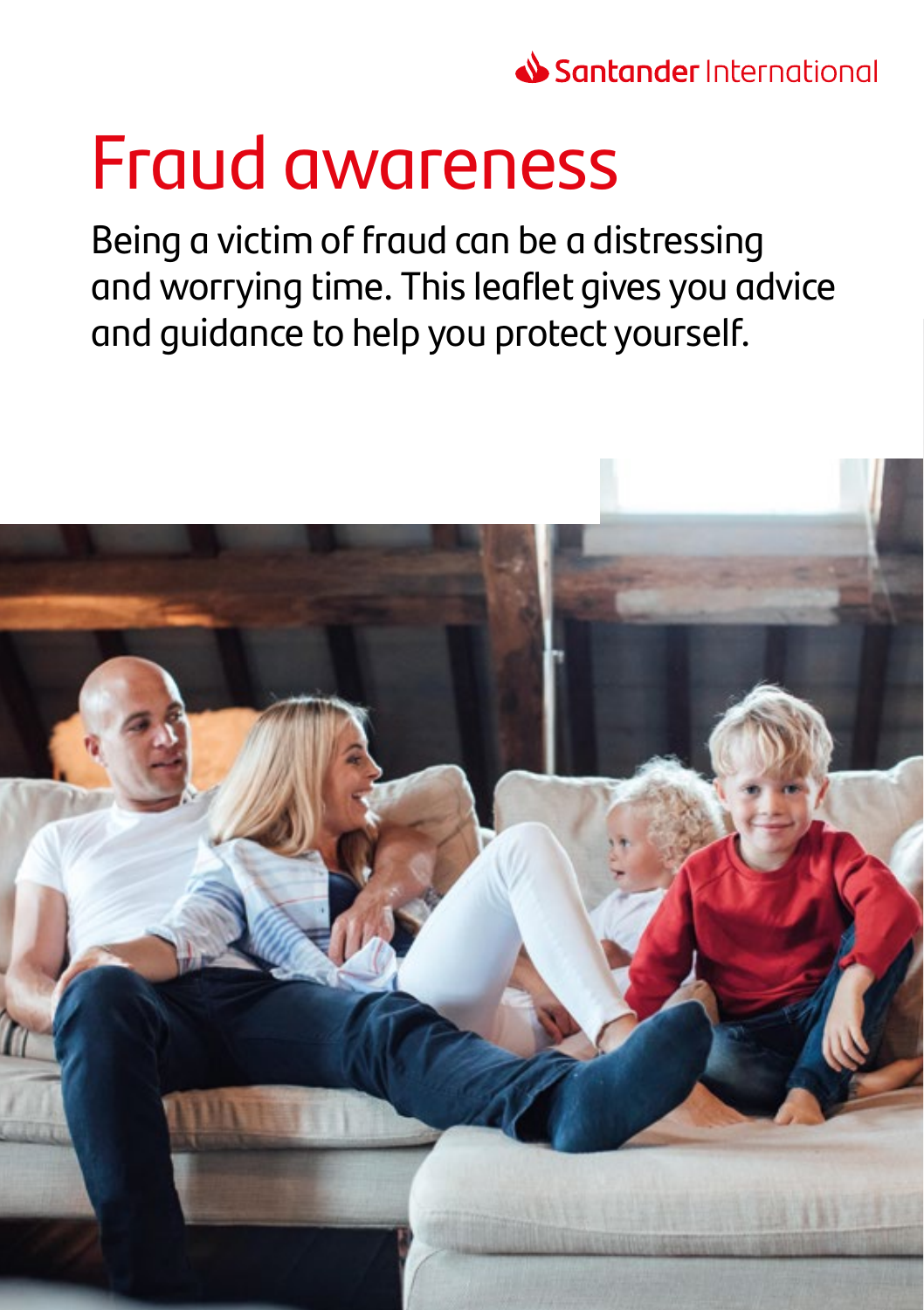## Help keep yourself safe from fraud

## We take security very seriously and want you to feel safe and secure banking with us.

As well as the measures we have in place to protect you, there are a few things that you can do to help keep your details safe and secure. Understanding how to use your information in the correct way will help stop fraudsters getting hold of your personal and security details or tricking you into taking action on your account.

### Please always keep our top tips in mind:

 $\circ$  Never share a Santander International One Time Passcode (OTP) with another person. Not even a Santander International employee.

OTPs are used to verify online transactions or payments and are entered into your computer or mobile app to complete a transaction. You'll never need to give out an OTP, verbally or otherwise, to anyone for any reason and requests to do this will always be fraudulent.

 $\circ$  Never download software or let anyone remotely log on to your computer or other devices, either during or after a cold call.

Be aware of callers who claim to be able to help with computer or internet related issues and who ask you to follow instructions to help resolve the issue. Fraudsters will try and access your computer or device to then gain access to your Online Banking and your money.

 $\circ$  Never enter your Online Banking details after clicking on a link in an email or text message. The text or email may appear to come from Santander International but the links will send you to a fake website where the details you enter will be captured by a fraudster. We'll never send you a link telling you to log on to your Online Banking for any reason. If you need to log onto your account, you should always enter our full web address, santanderinternational.co.uk, into your browser.

 $\circ$  Never transfer or withdraw money out of your account if you're instructed to do so for security reasons.

Fraudsters will call you pretending to be from Santander International, the Police or other legitimate organisations to gain your trust and tell you that your account is at risk of fraud. They'll convince you to transfer or withdraw your money to help keep it safe. Santander International, the Police or any other organisation will never contact you and ask you to move your money, for any reason.

 $\circ$  Never set up new or change existing payment details without first verifying the request directly with the person or company you're paying, preferably using existing contact details. A fraudster could impersonate the person or company you're expecting to pay by sending an email, which will look genuine. They'll request an immediate payment or tell you they've changed their account details, meaning you'll actually be sending your money to a fraudster.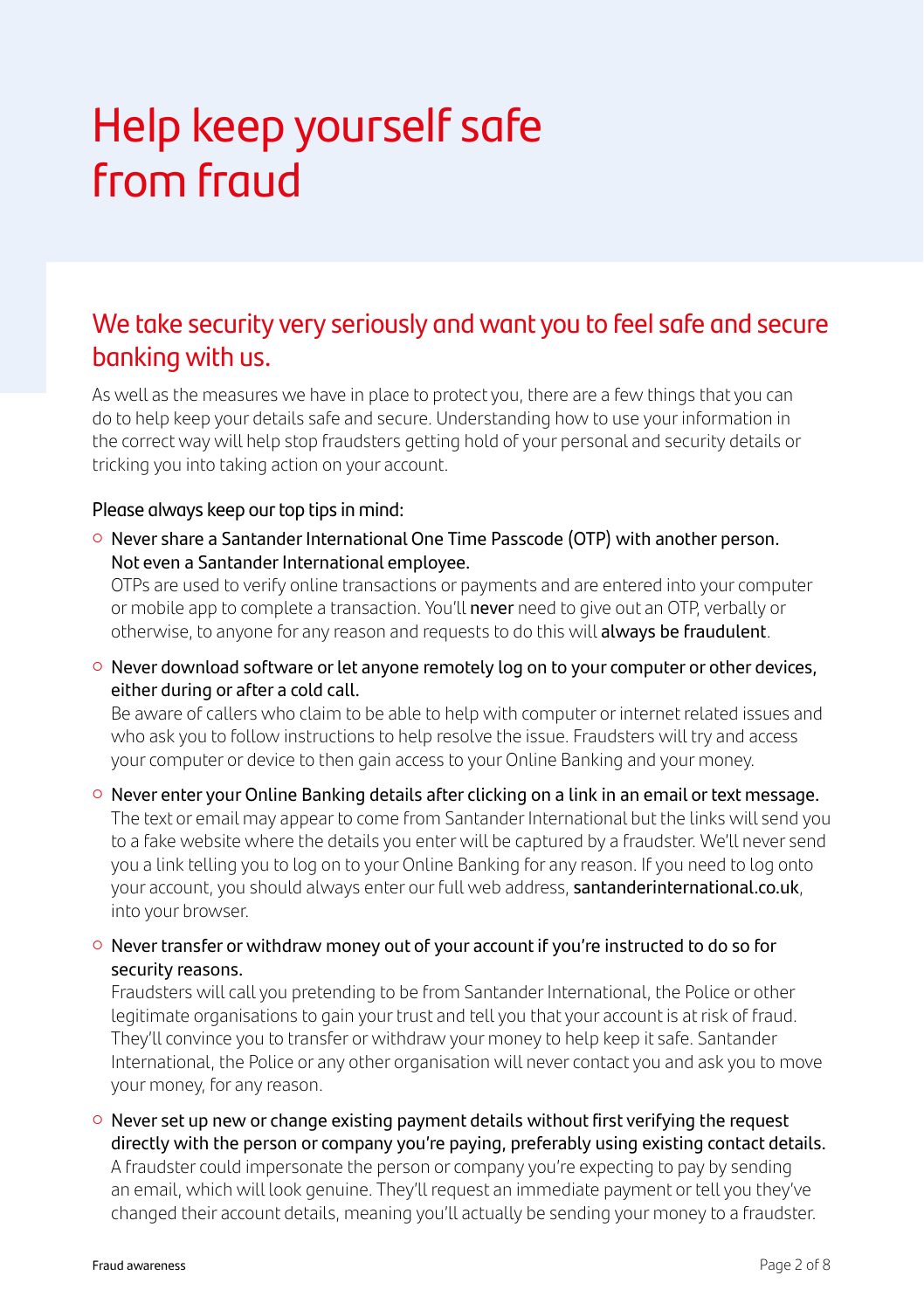### Along with our top tips here are some of the other signs to look out for and how to keep yourself secure:

If you ever receive a message with a One Time Passcode (OTP) which you weren't expecting, call us immediately on 08000 84 28 88, if calling from a UK landline or mobile, or +44 (0)1624 641 888 if calling from overseas, as it could be a sign of fraud.

- **o** Make sure the details in your OTP message match the transaction you're completing. If it doesn't, don't enter the OTP and call us immediately.
- { Don't rely on a caller's phone number to verify their identity. Fraudsters can 'spoof' a phone number to make you believe it's a genuine call.
- **•** Be cautious when accepting cheque payments. Often fraudsters will deliberately send you too much money so you can return the difference, however the cheque will bounce leaving you out of pocket.
- **o** Never log on to your Online Banking whilst someone else is connected to your device as they may be able to access your accounts and move your money.
- **•** Be aware of others around you when using your card and PIN and always keep your PIN secure.
- **o** Keep your anti-virus security up to date to protect yourself from computer viruses and malware.

Remember, a genuine organisation will never rush you into taking action on your account. If you're ever unsure of what you're being asked to do, take your time and don't be rushed.

### More information

As well as the information in this leaflet, you can also visit our online security centre at [santanderinternational.co.uk/customer-support/our-top-security-tips/](https://www.santanderinternational.co.uk/customer-support/our-top-security-tips/) to find out more about the different types of fraud and scams and how to protect yourself.

### Additional Security Software

We recommend you download additional security software that works alongside your normal anti-virus software to give you more protection on your computer.

- <sup>o</sup> It can strengthen your online security by 'locking down' the connection between your computer, keyboard and Online Banking.
- **o** It can also help identify and remove malicious software (malware).
- <sup>o</sup> It helps stop your data going to counterfeit sites, so you can be safe in the knowledge that only you are transacting on your account.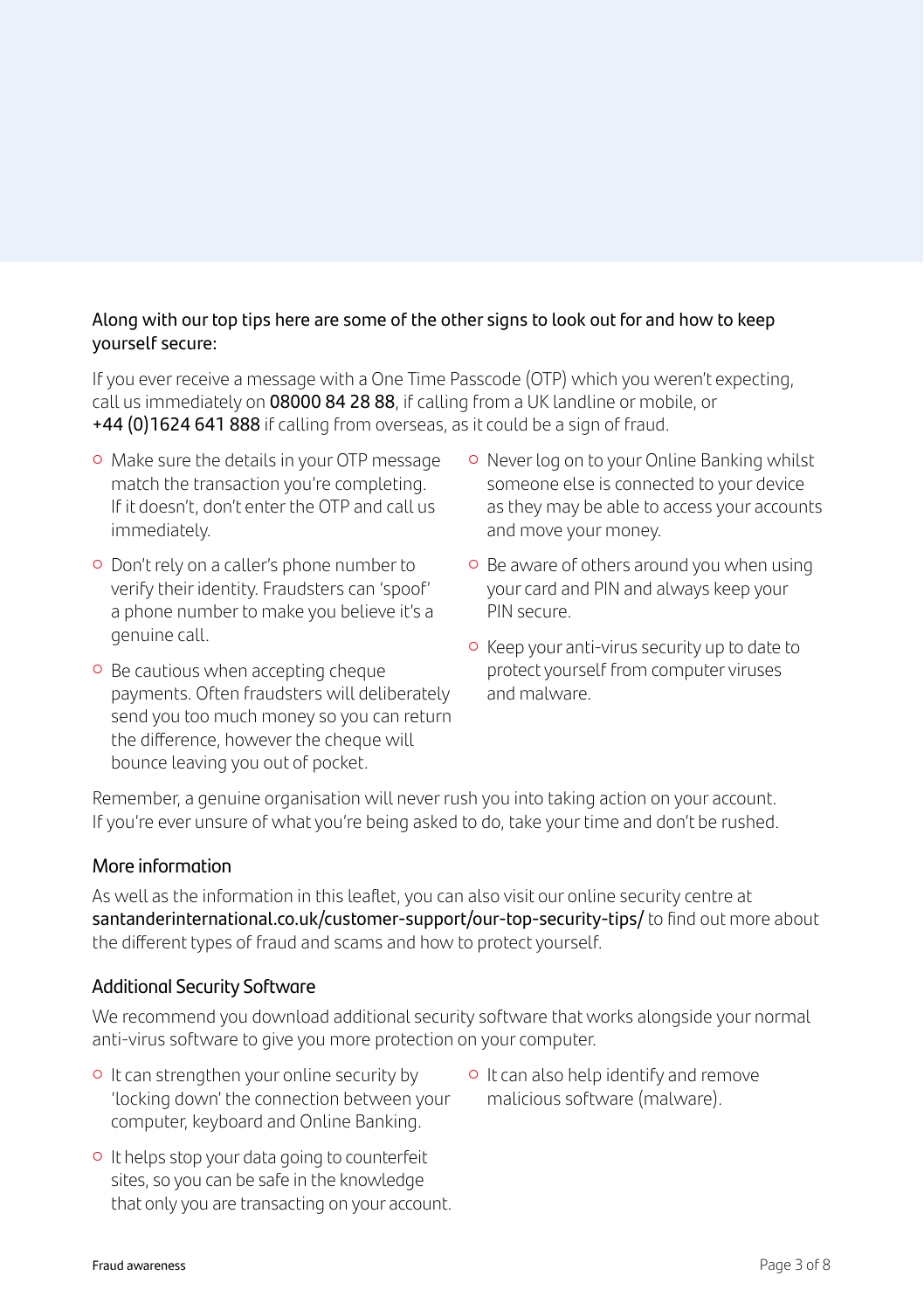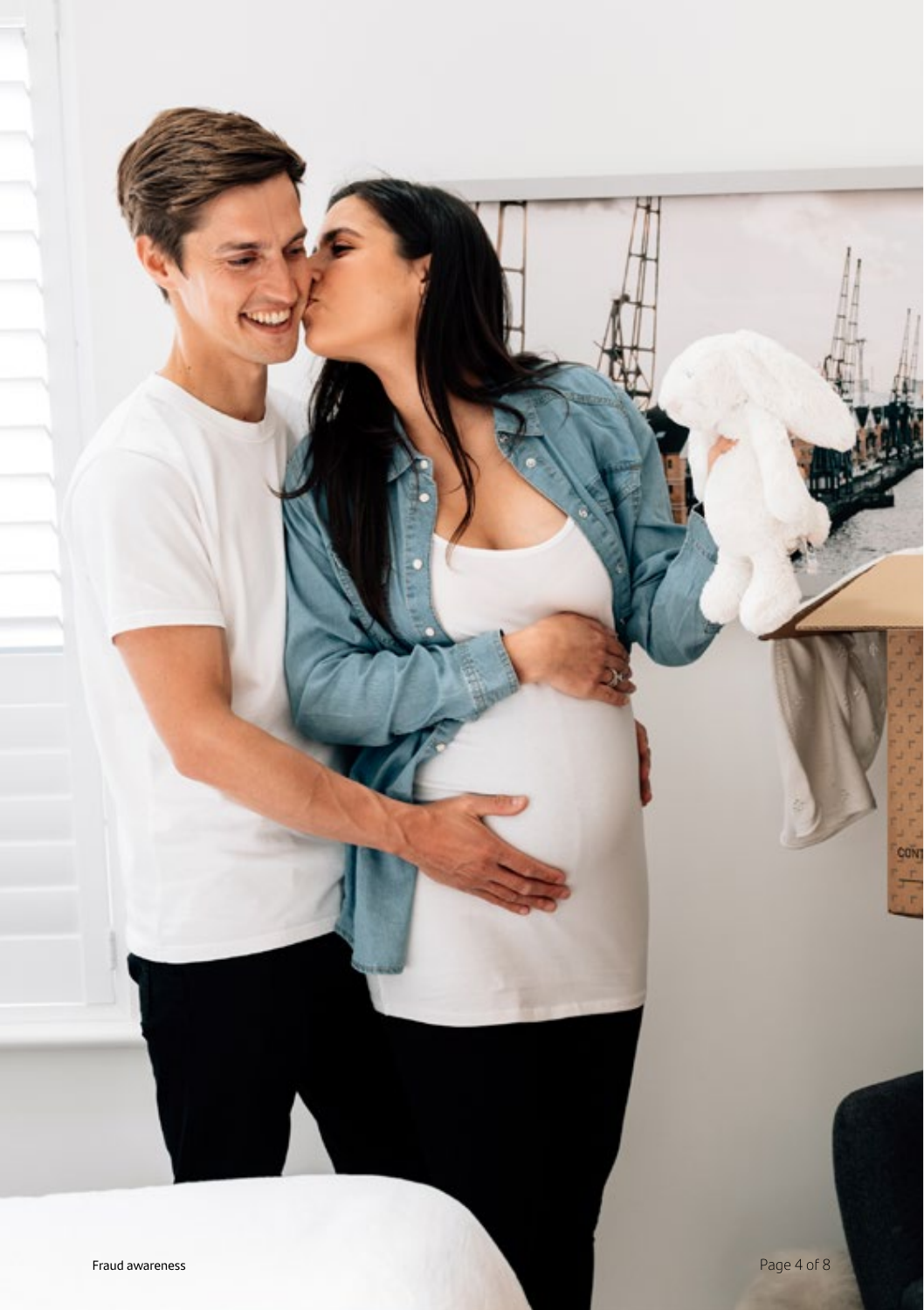## What we're doing to protect your accounts

## Authenticating transactions using a One Time Passcode (OTP)

Some transactions that you complete online will require additional authentication, for this we use a One Time Passcode (OTP). When it's needed you'll see a prompt on screen asking you to enter the code, which will be sent by text message to your registered mobile number. You'll receive a new code for every request and you'll only be able to use it once.

When using an OTP always remember:

- { Never share an OTP with another person. Not even with a Santander International employee.
- { The details in the OTP message will match the transaction you're completing.
- { You should only enter an OTP if you've requested the transaction yourself.
- o If you receive an OTP message that you're not expecting, please call us immediately.

### In branch

If you visit a branch, for some transactions we may ask for extra identification, so it's useful to bring your ID with you.

{ We'll check your ID to confirm that it's a genuine document and that it's on our list of acceptable identification.

## Telephone and Online banking

- **o** Two stage authentication at log-on.
- { Each party to an account has their own log-on.
- o We may ask you questions about why you're making a cash withdrawal or transaction.
- <sup>o</sup> We may take you to a quiet area to discuss a cash withdrawal or transaction request.
- **O** Password Authentication.
- <sup>o</sup> OTP authentication on new payment payees.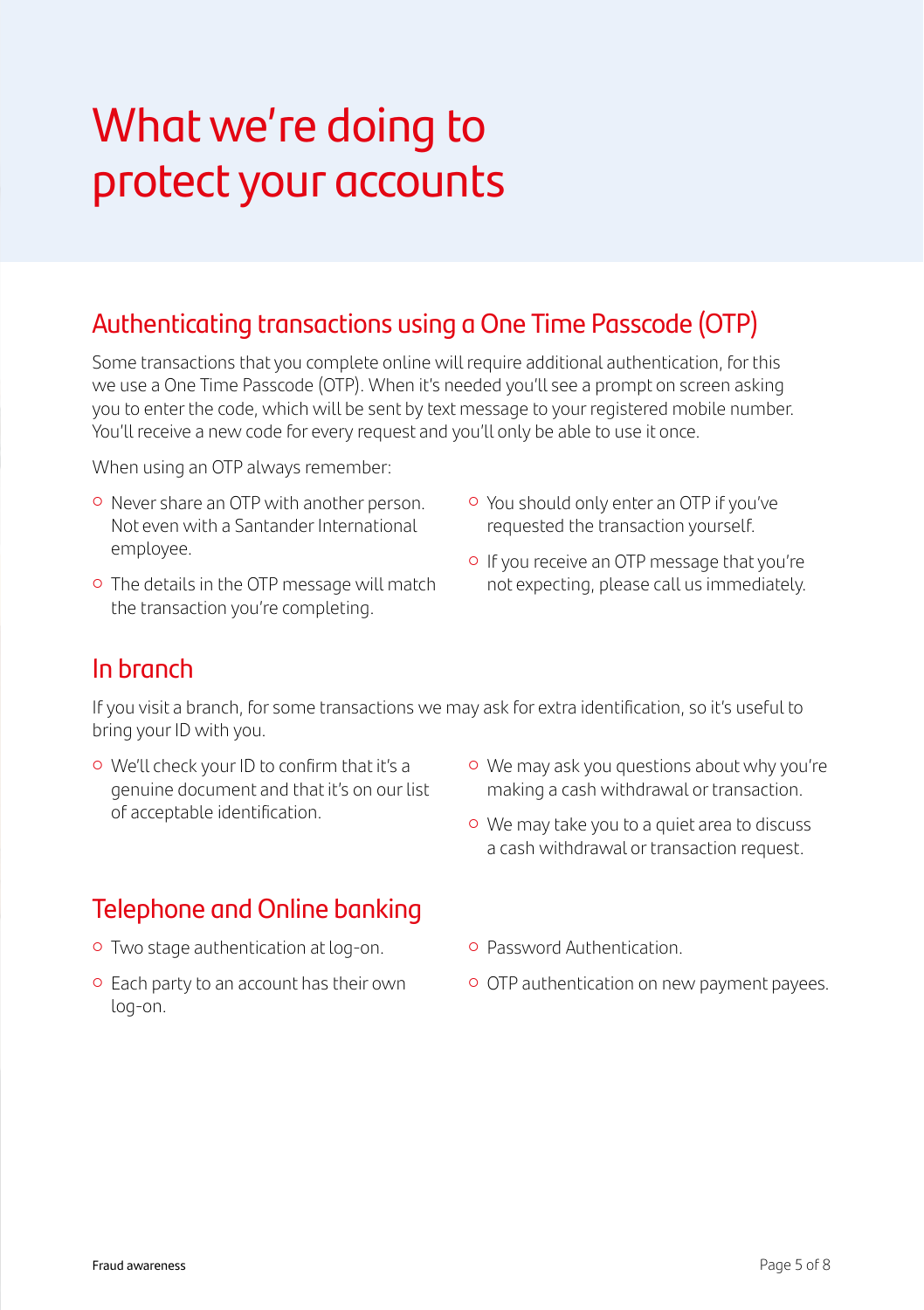## Reporting fraud or scam

## Please call us if you think you have potentially been a victim of fraud or a scam involving your account with Santander International

- o If there are transactions on your account that you didn't authorise.
- { To report lost or stolen bank cards, log on details, statements or cheque books.
- { If you think your PIN, password or personal data may have been compromised.
- { If you believe you've been a victim of a scam or fraud, or are being targeted.
- **o** If your mobile phone provider has informed you that your SIM has been swapped without your prior knowledge.
- **o** If you receive a suspicious email that appears to have come from Santander International please forward it to phishing@santander.co.uk.

Call us on 08000 84 28 88, if calling from a UK landline or mobile, or +44 (0)1624 641 888 if calling from overseas, as it could be a sign of fraud.

### Reporting to governmental organisation

If you think you've been a victim of fraud you should also consider contacting your local Police, and Action Fraud, a UK government organisation closely associated with the police.

{ Use the online web reporting tool at actionfraud.police.uk or call 0300 123 2040 (text phone 0300 123 2050).

#### Take Five

Take Five is an industry-wide campaign supported by Santander. It offers straight-forward and impartial advice to help everyone protect themselves from preventable financial fraud. takefive-stopfraud.org.uk

### Are your details correct?

So that we can get in touch with you as quickly as possible and so that you can continue to receive OTPs, it's important to keep your contact details up to date. If your details require updating call us on 08000 84 28 88, if calling from a UK landline or mobile, or +44 (0)1624 641 888 if calling from overseas.

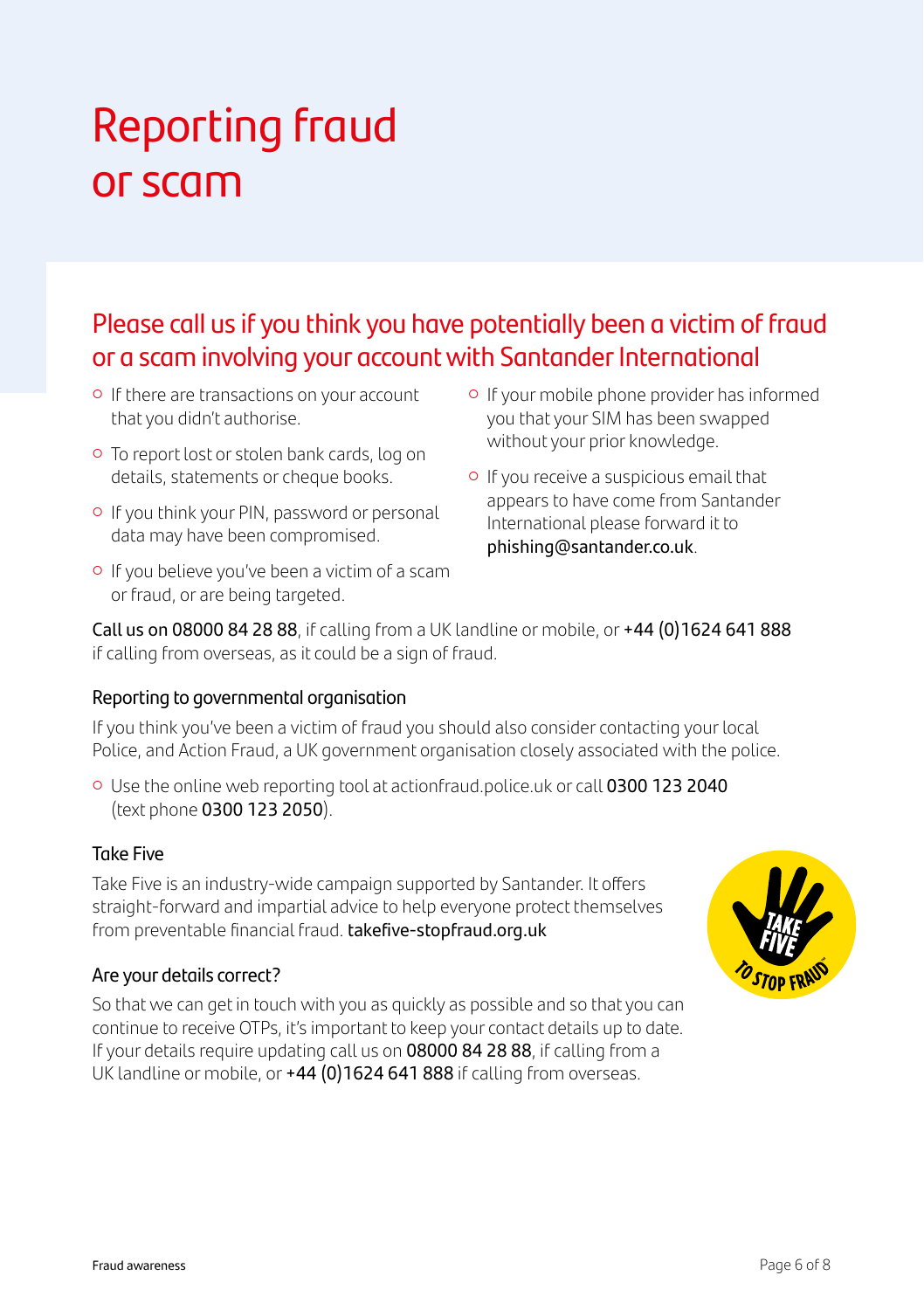